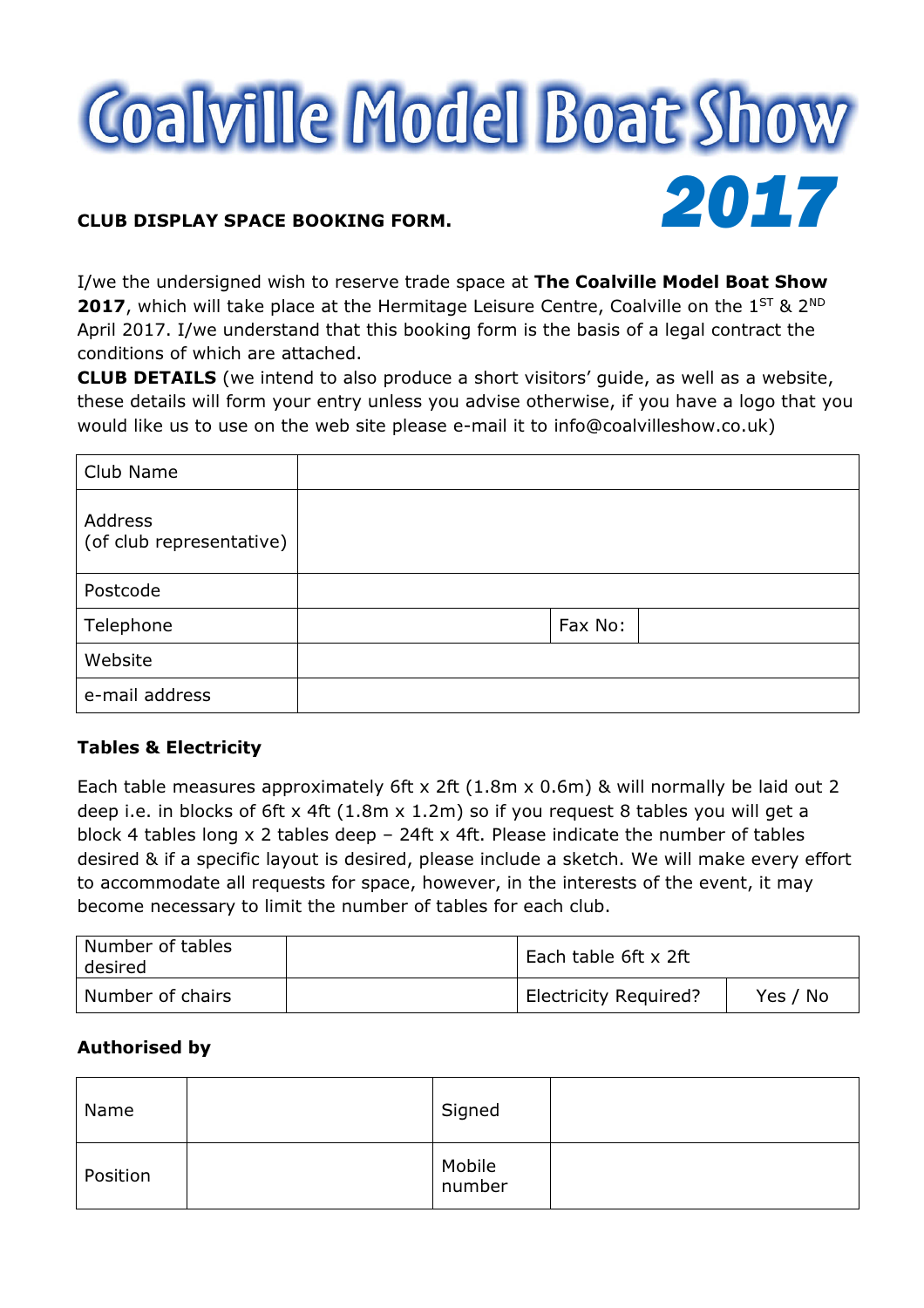# Allocation of Tickets to Club Mumbers.

Each club shall be entitled to a maximum of 8 free tickets, any additional tickets required for club members will be charged at the discounted rate of £5.00 per member for the weekend. No re-selling of discounted or free tickets is allowed.

Whilst we would love to give away as many free tickets as clubs want, this is simply not possible, as I'm sure you understand, we have to re-coup the not inconsiderable costs of running this event somehow.

| Total number of<br>tickets (including free<br>ones) required | Maximum 8 free tickets per club                                     |
|--------------------------------------------------------------|---------------------------------------------------------------------|
| Number additional<br>discounted tickets                      | Discounted price £5.00 for a<br>weekend ticket (normal price £8.00) |

Please forward payment for any additional tickets either by cheque made payable to "Component-Shop" or bank transfer to Co-Operative bank, Account: Component-Shop, Account No: 70623080, Sort Code: 08-92-50 giving your club name as payment ref.

# Notes Regarding Setting-Up & Taking-Down.

There is a limited amount of access space to the venue, so in the interests of the smooth running of the exhibition we kindly ask that you observe the following:

Do not park your vehicle in such a way as to obstruct the venue access areas unless you are in the process of loading or unloading.

If you are able-bodied & have only small items to take into the venue, please do not park in close proximity to the doorways, save that space for those less able, or those with bigger & heavier items.

**Immediately** on completion of loading / unloading, please move your vehicle away from the vicinity of the doorways, so that someone else can do their loading / unloading. A little thought & consideration for others goes a long way towards the smooth running of the show.

Completed booking forms should be returned either by e-mail (preferred) to info@coalvilleshow.co.uk, fax to 08707 052556 or post to Component-Shop, 1 LLWYN BLEDDYN, LLANLLECHID, BANGOR, LL57 3EF. If sending by post, please also send us an e-mail to let us know that you are booking & the space required so that we can allocate space straight away.